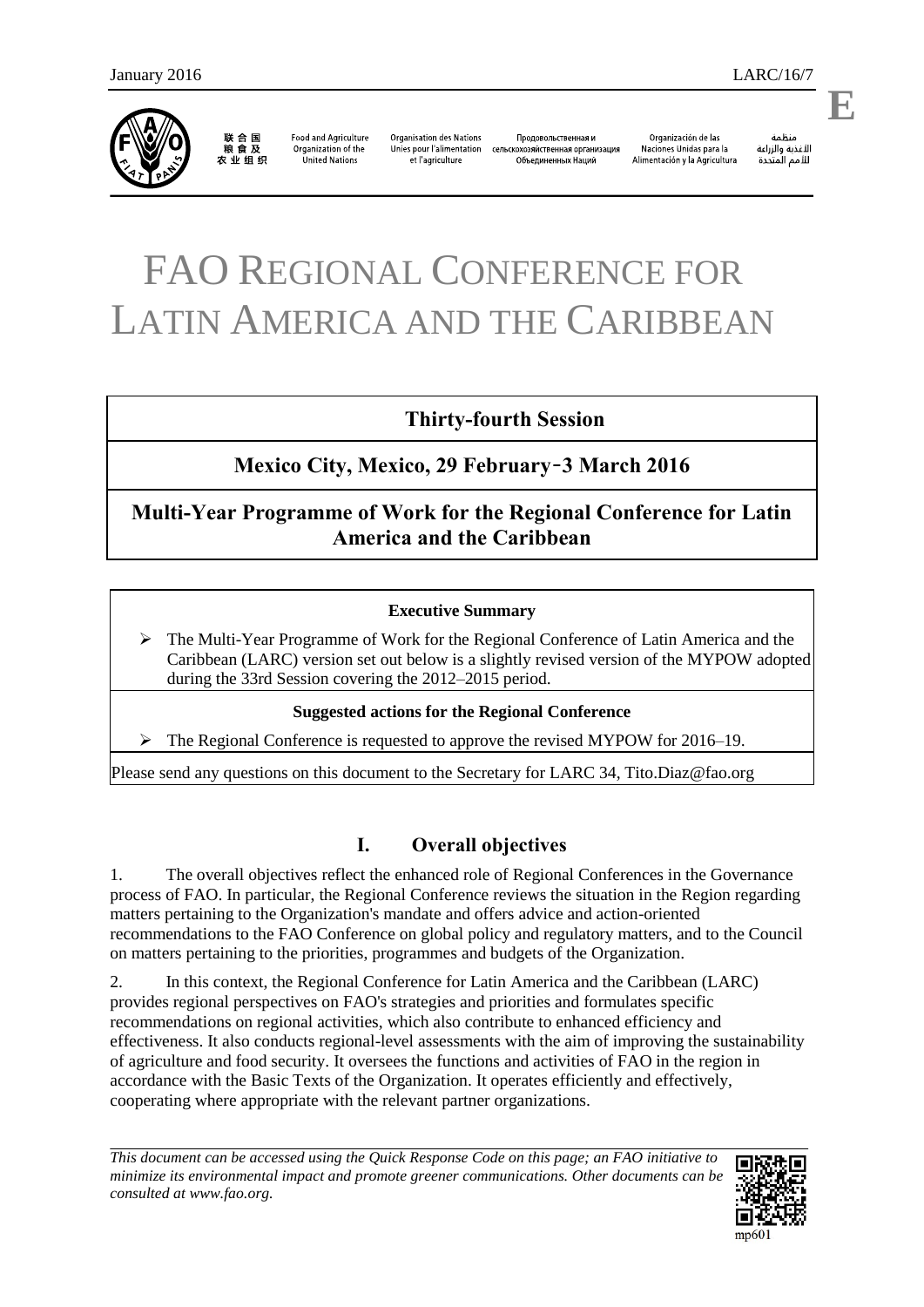3. The regional commissions review technical aspects and issues of importance in the areas of forestry (Latin American and the Caribbean Forestry Commission [LAFC]), livestock (Commission on Livestock Development for Latin America and the Caribbean [CODEGALAC]), and fisheries (Commission for Inland Fisheries and Aquaculture of Latin America and the Caribbean [COPESCAALC] and the Western Central Atlantic Fishery Commission [WCAFC]). They act as technical advisory bodies of the Regional Conference and their recommendations complement and inform the discussions during Sessions on the Programme of Work and Regional Priority Framework.

# **II. Results**

#### **A. Priority setting, organizational structure and budget planning**

#### 4. Result

Regional Conference recommendations and guidance on regional priorities, regional initiatives, programmes, organizational structure and budgets of regional interest, as well as on the regional situation and issues pertaining to food security, agriculture and rural development, provide a sound basis for decision-making by the FAO Council and Conference, as appropriate.

#### 5. Indicators and target

- a) Clear and specific recommendations made in a timely manner by the Regional Conference to Council through the Programme and Finance Committees regarding FAO's priorities, programmes, initiatives, organizational structure and budgets of interest to the Region, as appropriate, with relevant indicators.
- b) Regional Conference recommendations relating to the Regional Priority Framework, the Strategic Framework, the Medium Term Plan (MTP) and the Programme of Work and Budget (PWB) are reflected in the FAO Council and Conference reports.
- c) Regional Conference guidance on regional issues receives due attention in the FAO Council and Conference, as well as in other relevant bodies.

#### 6. Outputs

Clear, precise and consensual recommendations for Council on priorities, regional initiatives, programmes, organizational structure and budget for the Region.

#### 7. Activities

- a) Review implementation of the Regional Priority Framework and the PWB in the Region.
- b) Review decisions and recommendations from the regional committees and other relevant bodies and meetings in the Region (namely LAFC, CODEGALAC, COPACO and COPESCAALC).
- c) Review the performance of the Organization in the Region, including effectiveness and efficiency of the network of FAO offices in support of country programmes, taking account of related performance indicators and pertinent evaluations.
- d) Advise on the plans, programmes and projects carried out by the Organization in the Region, including specific priorities for FAO's work and regional initiatives.

#### 8. Working methods

- a) Liaison with relevant statutory bodies, including the regional commissions and other institutions in the Region.
- b) Informal consultations among member countries as appropriate to foster dialogue during the intersession period.
- c) Informal consultation meetings of senior staff of the Regional Office with the Latin America and Caribbean Regional Group.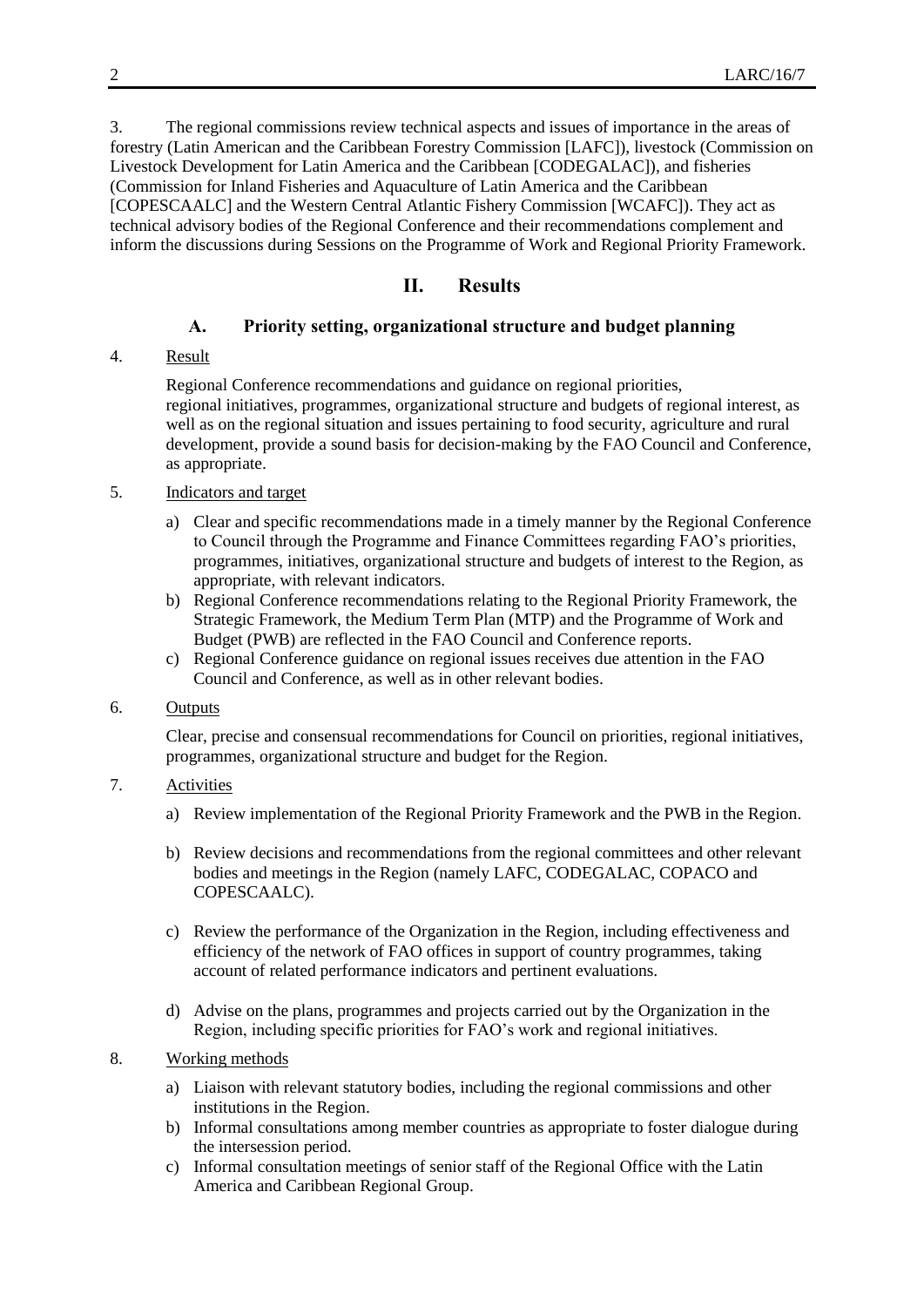d) Regular contacts and informal consultation between the Chairperson of the Regional Conference and the Assistant Director General and Regional Representative.

#### **B. Monitoring of and advice on policy and regulatory matters**

#### 9. Result

Regional Conference recommendations provide a sound basis for decisions by the FAO Conference on regional policy and regulatory matters.

- 10. Indicators and targets
	- a) Clear and timely recommendations included in the Regional Conference report.
	- b) Regional Conference recommendations taken up by the FAO Conference.

#### 11. Product

Clear recommendations for the FAO Conference on regional policy and regulatory frameworks.

#### 12. Activities

- a) Review the status of key international instruments of relevance to the Region, and major developments and initiatives in other fora impacting on the mandate of FAO.
- b) Consider the recommendations from FAO statutory bodies, including regional commissions and meetings of relevance to the Region.
- c) Address new and emerging issues and recommend possible concerted action by FAO and other relevant bodies in the Region.
- d) Consider the desirability of developing international agreements for the Region.
- 13. Working methods
	- a) Review of regional and global trends in policies and regulations of relevance to the Region.
	- b) Liaison with relevant FAO statutory bodies and other institutions in the Region.
	- c) Informal consultation meetings of senior staff of the Regional Office with the Latin America and Caribbean Regional Group.
	- d) Regular contacts and informal consultation between the Chairperson of the Regional Conference and the Assistant Director General and Regional Representative.

#### **C. Work planning and working methods**

#### 14. Result

The Regional Conference operates effectively and efficiently, in an action-oriented, inclusive way.

#### 15. Indicators and targets

- a) Regional Conference agendas are focused.
- b) Regional Conference reports are concise, consisting mostly of specific, action-oriented recommendations, and are made available to members in a timely manner.
- c) Regional Conference documents adhere to new institutional report presentation standards and are made available in the required languages six weeks before the session commences.
- d) Member countries generally participate at the appropriate level in the Regional Conference.

#### 16. Outputs

a) Endorsement of the Multi-Year Programme of Work (MYPOW) for the Regional Conference in 2016.